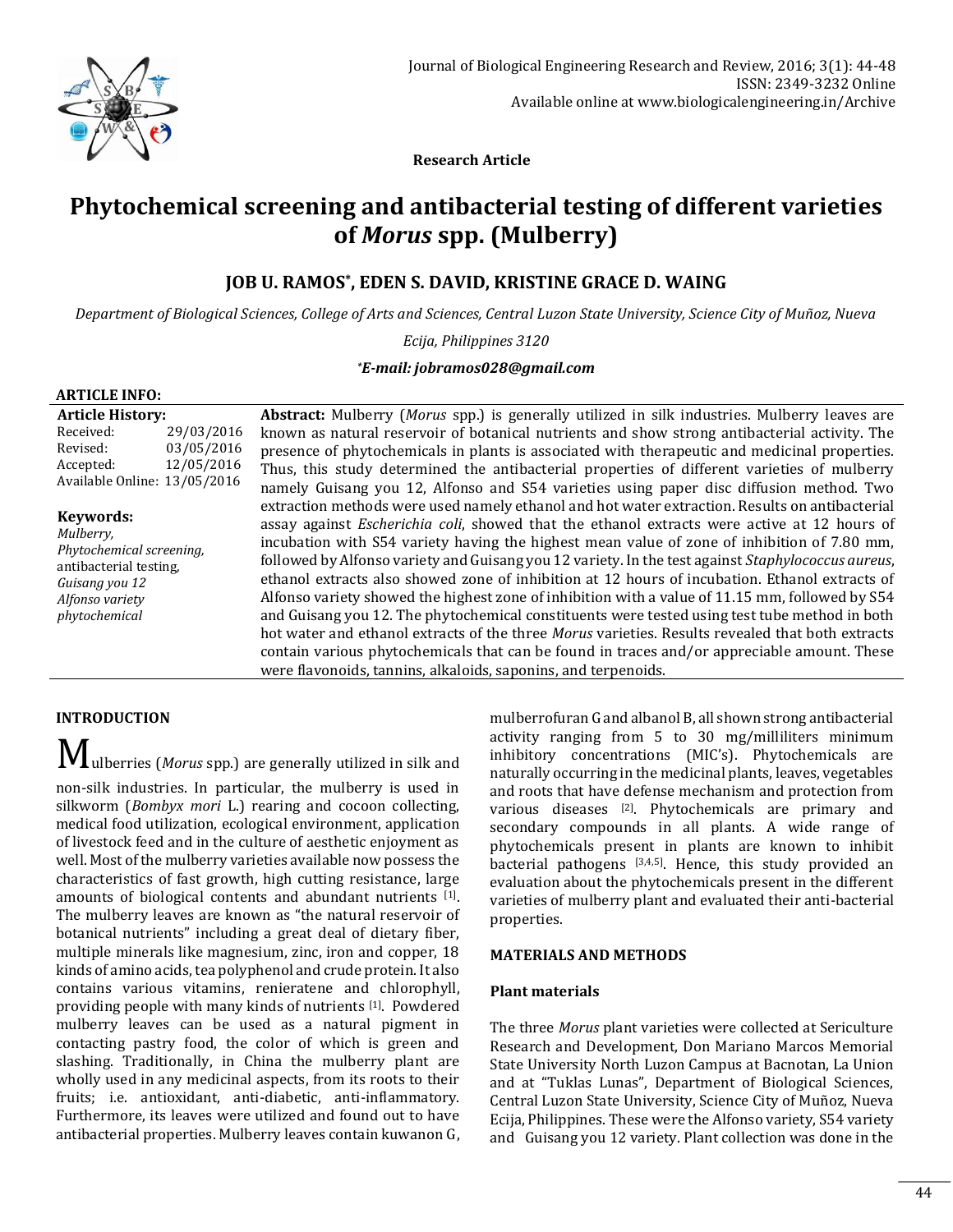morning to ensure that the plants are actively photosynthesizing. Mature green leaves were selected and picked by hand. Clear zip lock bags served as temporary containers before air drying and to avoid rotting.

#### **Experimental treatments**

Table 1 shows the different treatments used in the study. There were two extraction procedures used: ethanol extraction and hot water extraction. The three *Morus* plant species that were used in the study were Alfonso variety, S54 variety and Guisang you 12, a Chinese variety.

#### **Table 1. Experimental treatments**

| <b>Treatment</b> | <b>Treatment and Extraction Procedure</b> |  |  |  |  |
|------------------|-------------------------------------------|--|--|--|--|
| T1               | Guisang you 12 (Ethanol)                  |  |  |  |  |
| T <sub>2</sub>   | Guisang you 12 (Hot water)                |  |  |  |  |
| Т3               | S54 variety (Ethanol)                     |  |  |  |  |
| T <sub>4</sub>   | S54 variety (Hot water)                   |  |  |  |  |
| Т5               | Alfonso variety (Ethanol)                 |  |  |  |  |
| T6               | Alfonso variety (Hot water)               |  |  |  |  |
| C+               | Streptomycin sulfate (Positive control)   |  |  |  |  |
| С-               | Distilled water (Negative control)        |  |  |  |  |

#### **Plant powder and extract sample preparation**

Leaves of the collected *Morus* varieties were washed thoroughly with running water. Leaf materials were air-dried under shady condition and were grinded in a blender. The ground samples were added with 80% ethanol, and distilled water for 48 hours with 1g: 5milliliters; sample: solvent ratio [6]. The ethanol extract and aqueous extract were filtered using Whatman No. 1 filter paper. The filtrates of the ethanol extraction were concentrated in rotary vacuum evaporator at 40°C, 120 rpm. All the extracts were stored in sterile amber bottles and kept in refrigerator prior to use [7].

#### **Test organisms**

Bacterial test pathogens that were used in the antibacterial activity screening of the different varieties of *Morus* plant were *S. aureus* and *E. coli* with code numbers of ATCC25923 and ATCC25922 respectively. Test organisms were obtained from the Center for Tropical Mushroom Research and Development (CTMRD), CLSU, College of Arts and Sciences, Science City of Munoz, Nueva Ecija.

#### **Evaluation of Antibacterial Property**

#### *Preparation of inoculum*

The method in "Manual on Antimicrobial Susceptibility Testing: Disk Diffusion Test" [8]Ortez (2005) with minor alterations was used as reference in inoculum preparation. Three to five well-isolated bacterial colonies having the same morphological type were selected from the cultured agar plate. A loopful of isolate was transferred into a test tube

containing 10 milliliters nutrient broth. The broth culture was incubated at room temperature for 24 hours.

The turbidity of the actively growing broth culture was adjusted with sterile broth to obtain turbidity optically comparable to that of the 0.5 McFarland standard [9]. The comparison was done visually comparing the inoculum tube and the 0.5 McFarland standard against a printed paper with a white background and contrasting black lines under sufficient light condition as shown on Figure 1.

### *Preparation of assay plates*

Thirty eight grams of Mueller Hinton Agar was dissolved in one liter of distilled water and sterilized by autoclaving for 15 minutes at 121 ºC and cooled at 48 ºC. Twenty milliliters of sterilized media was poured at the sterilized petri plates and allowed to solidify. Sterile cotton swabs were soaked on the nutrient broth which contains inoculum and swab thoroughly on the base layer of the plate.



**Figure 1. McFarland turbidity testing for E. coli (left) and S. aureus (right)**

# *Preparation of paper discs*

Paper discs made from Whatman no. 1 filter paper measuring approximately 6 millimeters in diameter was prepared using a paper puncher. The paper discs were placed in petri plates and then sterilized in an autoclave for 30 minutes in 15 psi at 121ºC.

#### *Screening of antibacterial activity*

The disc diffusion test method based on "Manual on Antimicrobial Susceptibility Testing: Disk Diffusion Test" [8] was used for the antibacterial property test. Five filter paper discs of approximately 6 millimeters in diameter were impregnated with each treatment together with the two treatments as positive control (Streptomycin 10µg) and negative control (distilled water). The paper discs were oven dried for one hour at 40 °C. The plates were incubated at room temperature and diameters of the zone of inhibition were measured in millimeters (mm) using a digital vernier caliper after 12, 24, 36 and 48 hours of incubation.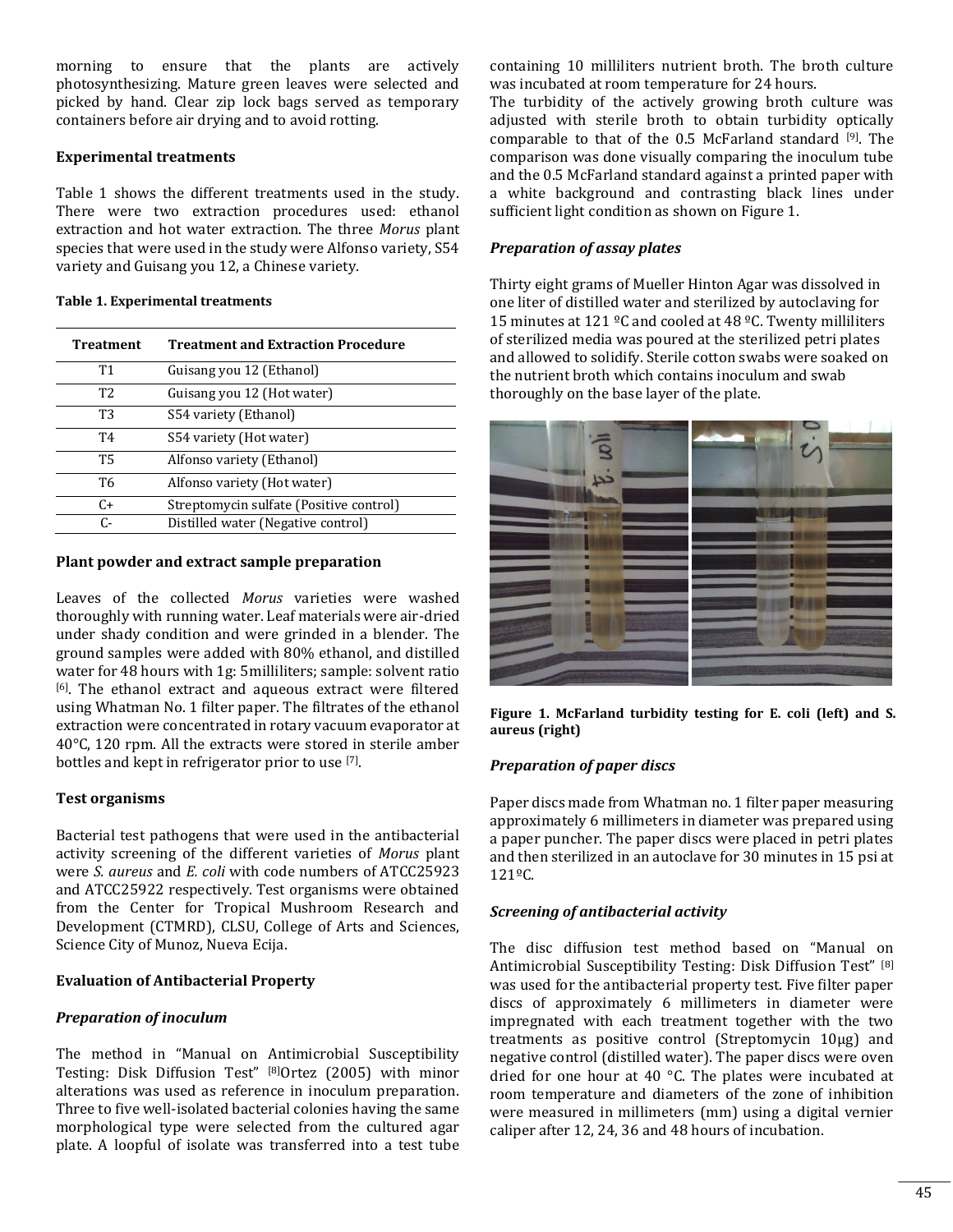#### **Phytochemical screening**

Examination of different phytochemical constituents were carried out on the different extracts of *Morus* varieties following the standard methods as described in [10] Laboratory Manual for the UNESCO (1986) utilizing the point scale + (present in trace amount) ,++ (present in appreciable amount) and - (absence of phytochemical). The different phytochemical components tested were the following: tannins, steroids, saponins, flavonoids, terpenoids, cardiac glycosides, and alkaloids.

#### *Test for tannins*

In five milliliters of the extract, 1% lead acetate was added. When yellow precipitate was formed, it indicated the presence of tannins [11].

#### *Test for steroids*

Two milliliters of acetic anhydride were added to a 5 milliliters extract of plant sample with 2 milliliters of H2SO4. Presence of steroid was indicated by violet to blue or green precipitate [12] .

#### *Test for saponins*

Plant extract was diluted with 20 milliliters of distilled water and was agitated for 15 minutes in a test tube. Presence of saponins was observed with the formed 1cm layer of foam <a>[12]</a>.

#### *Test for flavonoids*

In one milliliter of the extract, few drops of dilute sodium hydroxide were added. An intense yellow color was observed indicating the presence of flavonoids [11].

#### *Test for terpenoids*

Five milliliters extract of plant sample were added with 2 milliliters CHCl<sub>3</sub> in a test tube. Then, 3 milliliters of  $H<sub>2</sub>SO<sub>4</sub>$ were added carefully to the mixture to form a layer. The formation of the reddish to brown color on the interface indicate the presence of terpenoids [12].

#### *Test for cardiac glycosides*

One milliliters of concentrated  $H<sub>2</sub>SO<sub>4</sub>$  was prepared in a test tube. Five milliliters of the extract from the plant sample were mixed with 2 milliliters of glacial  $HCH<sub>3</sub>CO<sub>2</sub>$  containing one drop of FeCl3. The mixture was added carefully to 1 milliliter of concentrated  $H<sub>2</sub>SO<sub>4</sub>$  so that the concentrated  $H<sub>2</sub>SO<sub>4</sub>$  was underneath the mixture. The appearance of brown ring indicated the presence of cardiac glycosides [13].

#### *Test for alkaloids*

Five milliliters of the extract was prepared, then 200 milliliters of 10% HCH3CO<sup>2</sup> in C2H5OH were added. The mixture was filtered and the extract was allowed to become

concentrated in a water bath until it reached one fourth of the original volume. Then, concentrated NH4OH was added. Formation of the white precipitate or turbidity indicated the presence of alkaloids [13].

#### **RESULT AND DISCUSSION**

Results showed that the antibacterial property of the plant extracts against *E. coli* was only observed after 12 hours of incubation. As seen on Figure 2 the clear area encircling the disc is the zone of inhibition of each extracts against *E. coli*, with S54 variety ethanol extract with the highest zone of inhibition of 7.80 mm and Alfonso variety hot water extract with the lowest (6.80 mm) (Table 2).

Meanwhile, on the antibacterial screening against *S. aureus*, after 12 hours of incubation all of the treatments showed inhibitions against the said pathogen, as shown on Figure 3. With such, ethanol extracts of Alfonso variety shows the highest value of zone of inhibition with a total mean value of 11.15 mm, followed by S54 variety with 10.89 mm and Guisang you 12 variety 9.08 mm (Table 2).



**Figure 2. Zone of inhibition treatments against E. coli from 12 hours of incubation. A: (T2) Guisang You 12 HWE), (T6) Alfonso HWE, (T7) positive control (Steptomycin Sulfate. B: (T8) negative control (distilled water). B. (T1) Guisang You 12 EE, (T3) S54 EE, (T4) S54 HWE and (T5) Alfonso EE**



**Figure 3. Zone of inhibition treatments against S. aureus from 12 hours of incubation. A: (T2) Guisang You 12 HWE), (T6) Alfonso HWE, (T7) positive control (Steptomycin Sulfate B and (T8) negative control (distilled water). B: (T1) Guisang You 12 EE, (T3) S54 EE, (T4) S54 HWE and (T5) Alfonso EE**

Based on the results of study of  $[14]$  Omidiran et al. (2012), the cultivars of *M. alba* namely S14 and S34 showed zones of inhibition against *E. coli*, S14 with mean value of 9 mm and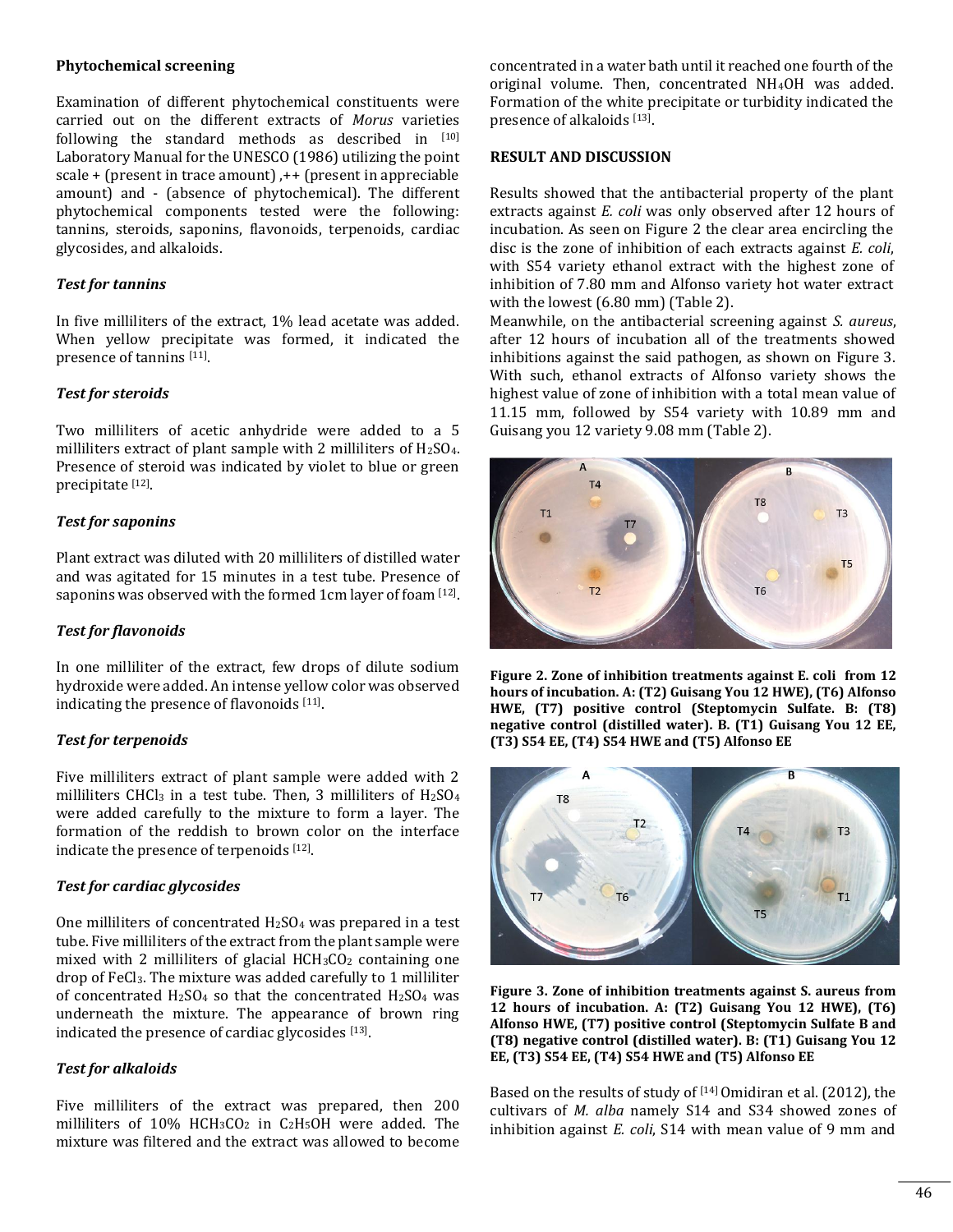S34 with 8 mm. Others studies supported the antibacterial property of mulberry leaves against *E. coli*. [15]Yigit and Yigit (2009) studied the antibacterial property of Black Mulberry using methanol extraction and water extraction method, wherein, both extracts showed total mean value of 10 mm. Likewise, in line with the study of [15] Yigit and Yigit (2009), methanol leaf extracts of *M. nigra* (black mulberry) showed 18 mm and the water extracts showed 15 mm value of zone of inhibition against *S. aureus*. On the work of <sup>[14]</sup> Omidiran et al. (2012) S14 and S34 variety of *M. alba* showed zone of inhibition both with the total mean value of 8 mm. Kuwanon C, Morusin, , Sanggenon B and D, bioactive molecules from

*Morus* bark, exhibit strong antimicrobial activity against *B. subtilis, Mycobacterium smegmatis*, *S. aureus, Streptococcus*  faecalis, and some molds species [16].

As noticed, all ethanol extracts had the highest antibacterial property among the test plants. The following observations may be correlated to the nature of biologically active components whose activity can be increased in the presence of ethanol. This is also due to the stronger extraction capacity of ethanol that produced more important number of active constituents responsible for antibacterial activity of the mulberry extracts [17].

**Table 2. Measured zone of inhibition (mm) of the different treatments against** *E. coli* **and** *S. aureus* **after 12, 24, 36, and 48 hours of incubation using hot water and ethanol extract**

| S.N.           | <b>Treatments</b>           | Escherichia coli    |                   |                   |                   | Staphylococcus aureus |                   |                   |                   |
|----------------|-----------------------------|---------------------|-------------------|-------------------|-------------------|-----------------------|-------------------|-------------------|-------------------|
|                |                             | Hours of Incubation |                   |                   |                   | Hours of Incubation   |                   |                   |                   |
|                |                             | 12                  | 24                | 36                | 48                | 12                    | 24                | 36                | 48                |
|                | Guisang you 12 EE           | 7.39b               | 6.00 <sub>b</sub> | 6.00 <sub>b</sub> | 6.00 <sup>b</sup> | 9.08 <sub>bc</sub>    | 7.37b             | 7.09b             | 6.82b             |
| 2              | Guisang you 12 HWE          | 7.07 <sub>bc</sub>  | 6.00 <sub>b</sub> | 6.00 <sup>b</sup> | 6.00 <sup>b</sup> | 7.54 <sub>bc</sub>    | 6.33b             | 6.00 <sup>b</sup> | 6.00 <sup>b</sup> |
| 3              | S54 Variety EE              | 7.80b               | 6.00 <sub>b</sub> | 6.00 <sub>b</sub> | 6.00 <sub>b</sub> | 10.89b                | 7.62 <sup>b</sup> | 6.87b             | 6.54 <sup>b</sup> |
| $\overline{4}$ | S54 Variety HWE             | 6.78bc              | 6.00 <sub>b</sub> | 6.00 <sub>b</sub> | 6.00 <sub>b</sub> | 8.31 <sub>bc</sub>    | 6.93b             | 6.57 <sup>b</sup> | 6.26 <sup>b</sup> |
| 5              | Alfonso Variety EE          | 7.56 <sup>b</sup>   | 6.00 <sub>b</sub> | 6.00 <sup>b</sup> | 6.00 <sup>b</sup> | 11.15 <sup>b</sup>    | 7.00 <sub>b</sub> | 6.79 <sub>b</sub> | 6.66 <sup>b</sup> |
| 6              | Alfonso Variety HWE         | 6.80 <sub>bc</sub>  | 6.00 <sub>b</sub> | 6.00 <sub>b</sub> | 6.00 <sup>b</sup> | 7.76 <sub>bc</sub>    | 6.00 <sup>b</sup> | 6.00 <sub>b</sub> | 6.00 <sup>b</sup> |
| $\overline{7}$ | Streptomycin Sulfate (+)    | 27.21a              | 23.71a            | 23.5a             | 22.36a            | 31.24a                | 26.4a             | 23.35a            | 22.1a             |
|                | control                     |                     |                   |                   |                   |                       |                   |                   |                   |
| 8              | Distilled Water (-) control | 6.00c               | 6.00 <sup>b</sup> | 6.00 <sup>b</sup> | 6.00 <sup>b</sup> | 6.00c                 | 6.00 <sup>b</sup> | 6.00 <sup>b</sup> | 6.00 <sup>b</sup> |

Table 3 shows the different results of phytochemicals present in hot water extracts and ethanol extracts of the different *Morus* varieties. Saponins, steroids, cardiac glycosides and terpenoids showed negative results and only flavonoids, tannins and alkaloids showed positive results for hot water extracts. Meanwhile, steroids and cardiac glycosides were absent on the ethanol extracts and only flavonoids, tannins, terpenoids, saponins and alkaloids showed significant content.

#### **Table 3. Phytochemicals analysis of hot water extracts and ethanol extracts of the different** *Morus* **varieties.**

| Phytochemicals        | Guisang<br><b>You 12</b> |           | S54<br><b>Variety</b> |           | <b>Alfonso</b><br>Variety |           |  |
|-----------------------|--------------------------|-----------|-----------------------|-----------|---------------------------|-----------|--|
|                       | <b>HWE</b>               | EE.       | <b>HWE</b>            | EE        | <b>HWE</b>                | EE        |  |
| Flavonoids            | $++$                     | $\ddot{}$ | $++$                  | $\ddot{}$ | $++$                      | $\ddot{}$ |  |
| <b>Tannins</b>        | $++$                     | $^{++}$   | $++$                  | $^{++}$   | $++$                      | $^{++}$   |  |
| Alkaloids             | $++$                     | $\ddot{}$ | $++$                  | $\ddot{}$ | $++$                      | $\ddot{}$ |  |
| Terpenoids            |                          | $\ddot{}$ |                       | $\ddot{}$ |                           | $\ddot{}$ |  |
| Saponins              |                          | $\ddot{}$ |                       | $\ddot{}$ |                           | $\ddot{}$ |  |
| Cardiac<br>Glycosides |                          |           |                       |           |                           |           |  |
| Steroids              |                          |           |                       |           |                           |           |  |

 $(+)$  present on trace amounts;  $(++)$  present on appreciable amount; (-) absent

Saponins, steroids, cardiac glycosides and terpenoids showed negative results and only flavonoids, tannins and alkaloids showed positive results for hot water extracts. Meanwhile, steroids and cardiac glycosides were absent on the ethanol extracts and only flavonoids, tannins, terpenoids, saponins and alkaloids showed significant content.

On the study of [14]Omidiran et al. (2012), the *M. alba* varieties namely S34 and S14 showed presence of flavonoids with 2.815% and 2.14 %. Wherein, Mulberrofuran C, a new 2-aryl benzofuran derivative along with six known flavonoids are present on *M. bombycis koldz* as stated by <sup>[18]</sup>Kumar and Chauhan (2008).

Root bark of *M. nigra* Linn. or black mulberry was reported to have tannins as stated by [18]Kumar and Chauhan (2008). Results of the study of [14]Omidiran et al. (2012), showed that *M. alba* varieties, S14 and S34 also contain tannins.

Furthermore, [14]Omidiran et al. (2012) stated that, S14 and S34 varieties of *M. alba* varieties contain alkaloids of 0.830% (S14) and 0.825% (S34). This support the study of  $[18]$ Kumar and Chauhan (2008) that *M. alba* contains sanggenon, an alkaloid found at the root bark of white mulberry which inhibited plaque formation and *M. nigra* that contains Deoxyjirimycin (DJM) an alkaloid which said to bioactive against AIDS virus.

As seen on Table 3, only ethanol extracts showed presence of saponins. White mulberry varieties such as S14 and S34 were found to have saponins with 4.915% and 5.005% respectively [14] (Omidiran et al., 2012).

#### **CONCLUSION**

Antibacterial assay revealed that extracts of Guisang You 12, S54 and Alfonso varieties have potential antibacterial activity against *E. coli* and *S. aureus.* Ethanol extracts of the three